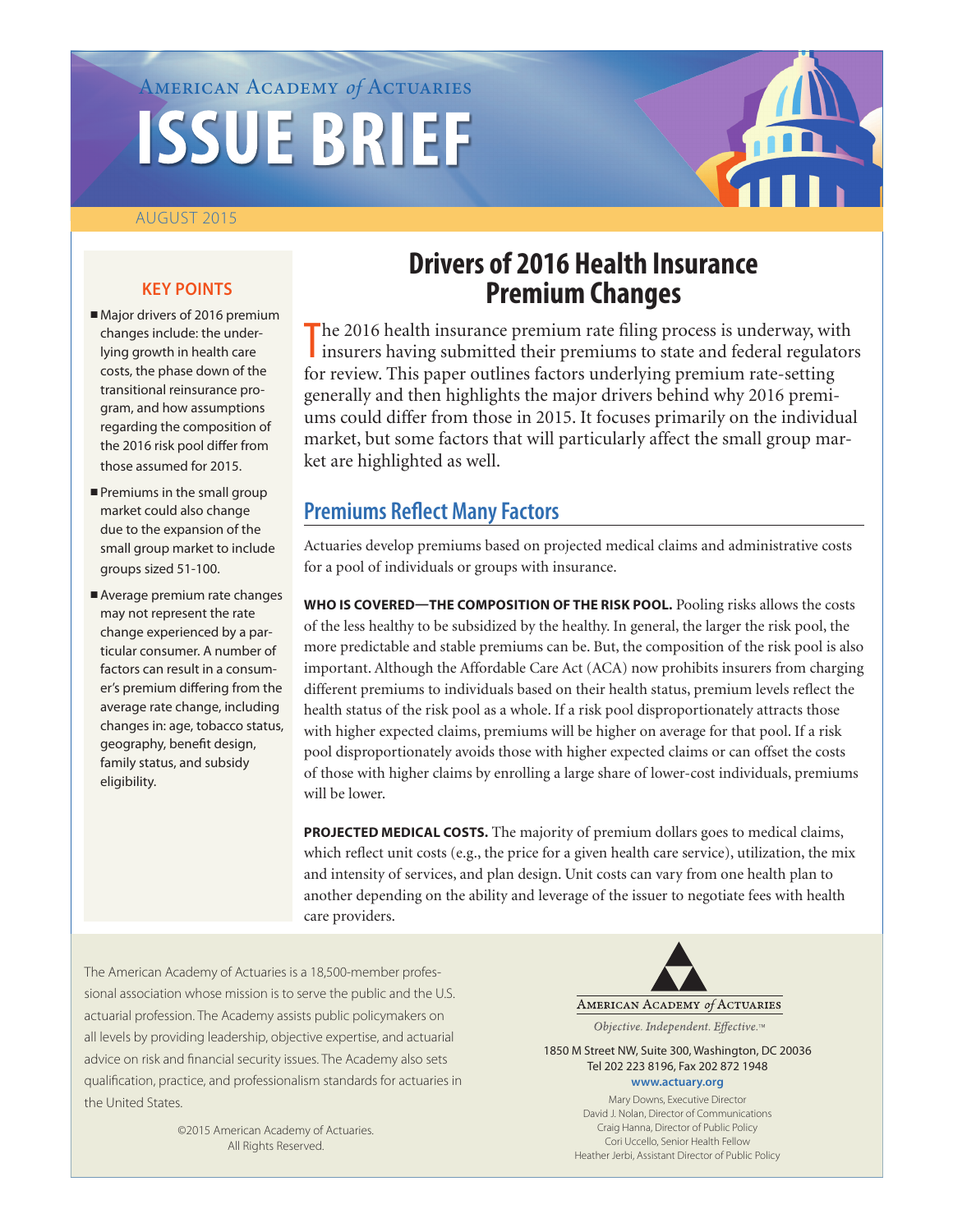**OTHER PREMIUM COMPONENTS. Premiums** 

must cover administrative costs, including those related to insurance product development, sales and enrollment, claims processing, customer service, and regulatory compliance. They also must cover taxes, assessments, and fees, as well as profit (or, for not-for-profit insurers, a contribution to surplus).

**LAWS AND REGULATIONS.** Laws and regulations, including the presence of risksharing programs, can affect the composition of risk pools, projected medical spending, and the amount of taxes, assessments, and fees that need to be included in premiums.

# **Major Drivers of 2016 Premium Changes**

#### **UNDERLYING GROWTH IN HEALTH CARE**

**COSTS.** The increase in costs of medical services and prescription drugs, referred to as medical trend, is based on not only the increase in per-unit costs of services, but also changes in health care utilization and changes in the mix of services. In recent years, health spending growth has been lower relative to historical levels. There is, however, some uncertainty regarding the causes of these trends and whether they will continue. The economic downturn and slow recovery likely have contributed to this slowdown. More structural changes to the health care payment and delivery system also might have contributed to slower medical spending growth, through for instance, a greater focus on cost effective care. Nevertheless, medical spending will continue to grow and costs for prescription drugs, in particular, are expected to increase as more high-cost specialty drugs come to market (e.g., new drugs to treat Hepatitis C, high cholesterol, and cancer).

#### **REDUCTION OF REINSURANCE PROGRAM**

**FUNDS.** The ACA transitional reinsurance program provides payments to plans in the individual health insurance market when they have enrollees with especially high claims, thereby offsetting a portion of the costs of higher-cost enrollees. This reduces the claim costs that insurers expect to pay, allowing them to offer premiums lower than they otherwise would be. Funding for the reinsurance program comes from contributions required by the ACA from all health plans, including not only plans in the individual market, but also those in the small and large group markets, as well as self-insured plans. These contributions are then used to make payments to ACA-compliant plans in the individual market.

The following chart shows the program's funding and design features over its three-year lifetime (the program sunsets after 2016):

#### **Reinsurance Program Parameters**

|                     | 2014                                                   | 2015                                                   | 2016        |
|---------------------|--------------------------------------------------------|--------------------------------------------------------|-------------|
| Program Funds       | \$10 billion                                           | \$6 billion                                            | \$4 billion |
| Attachment<br>Point | \$60,000<br>(subsequent-<br>ly lowered<br>to \$45,000) | \$70,000<br>(subsequent-<br>ly lowered<br>to \$45,000) | \$90,000    |
| Reinsurance<br>Cap  | \$250,000                                              | \$250,000                                              | \$250,000   |
| Coinsurance<br>Rate | 80%<br>(subsequent-<br>ly raised to<br>100%)           | $50\%$ *                                               | $50\%$ *    |

\* Coinsurance rates may be changed retroactively depending on actual claims relative to program funding.

As the reinsurance funds decrease, there is corresponding upward pressure on premium rates, which will continue into 2016.

For 2016, the reinsurance program will reimburse insurers for 50 percent of an individual's health claims between \$90,000 and \$250,000, which would likely reduce net claims by about 4 to 6 percent. This compares to the rate reduction in 2014 of 10 to 14 percent

Members of the Individual and Small Group Markets Committee include: Karen Bender, MAAA, ASA, FCA, chairperson; Barbara Klever, MAAA, FSA, vice-chairperson; Eric Best, MAAA, FSA; Philip Bieluch, MAAA, FSA, FCA; Joyce Bohl, MAAA, ASA; April Choi, MAAA, FSA; Richard Diamond, MAAA, FSA; James Drennan, MAAA, FSA, FCA; Rachel Killian, MAAA, FSA; Kuanhui Lee, MAAA, ASA; Timothy Luedtke, MAAA, FSA; Barbara Niehus, MAAA, FSA; Jason Nowakowski, MAAA, FSA; James O'Connor, MAAA, FSA; Bernard Rabinowitz, MAAA, FSA, FIA, FCIA, CERA; David Shea, MAAA, FSA; Steele Stewart, MAAA, FSA; Martha Stubbs, MAAA, ASA; Karin Swenson-Moore, MAAA, FSA; David Tuomala, MAAA, FSA, FCA; Rod Turner, MAAA, FSA; Cori Uccello, MAAA, FSA, FCA; and Dianna Welch, MAAA, FSA, FCA.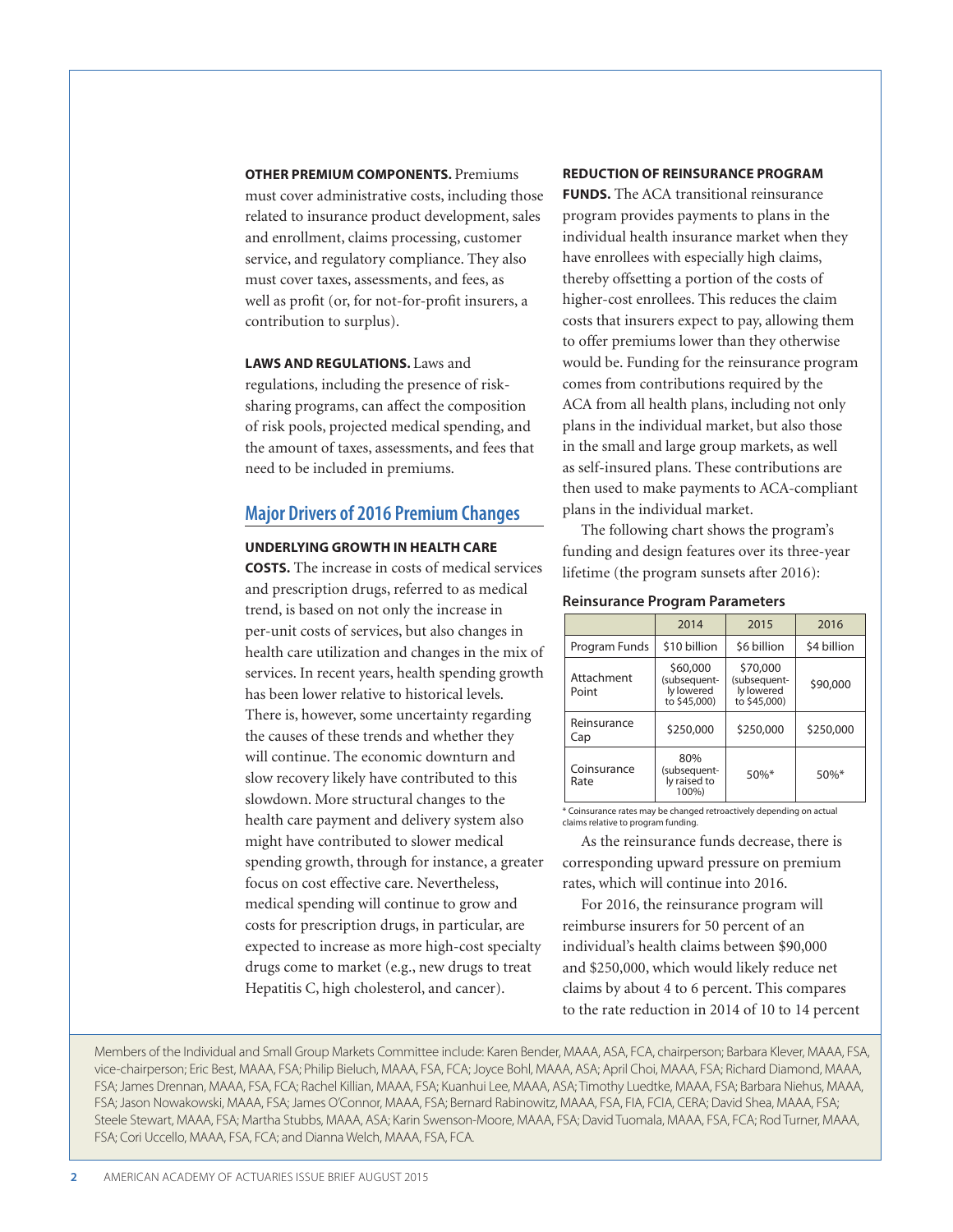and in 2015 of 6 to 11 percent. Insurers will be comparing the impact of these reinsurance parameters to those in their 2015 rates, which may have been based on the initially announced \$70,000 attachment point or the reduced \$45,000 attachment point.<sup>1</sup> The lower reduction in claims for 2016 relative to the parameters in 2015 translates to about a 2 to 6 percent increase in projected claims—with insurers using the initial 2015 attachment point on the lower end of this range, and those using the lower attachment point on the higher end of this range.

## **THE COMPOSITION OF THE RISK POOL AND HOW IT COMPARES TO WHAT WAS PROJECTED.**

Premiums for 2016 will reflect insurer expectations regarding the composition of the enrollee risk pool, including the distribution of enrollees by age, gender, and health status. How 2016 premiums change from 2015 will depend on how assumptions regarding the composition of the 2016 risk pool differ from those assumed for 2015.

When calculating 2015 premiums, insurers made assumptions regarding the characteristics of individuals obtaining coverage—based on demographics, health status, prior health insurance status, etc.—and what their medical spending would be. There was much uncertainty regarding these assumptions because insurers had only limited experience data on individuals who were newly insured in the post-ACA reform market in 2014. With another year of experience, insurers have gained more information regarding the risk profiles of their enrollee populations and how these compare to the profiles for the market as a whole, and will adjust their premiums accordingly, either up or down.

When developing their 2016 premiums, insurers had information regarding the demographic characteristics, claims, and risks of their 2014 enrollees, and limited information on their 2015 enrollees. There is still uncertainty regarding risk pool profiles for 2016, however, due to several factors. First, many 2014 enrollees were enrolled for less than a full year, due to administrative challenges associated with the initial insurance exchange websites and the extended open enrollment period. When using 2014 experience to project 2016 enrollee risk profiles and spending, insurers might have needed to make adjustments to 2014 experience data to the extent that fullyear enrollees had different demographics and claims experience than those who enrolled later. In addition, 2014 claims data may have needed to be adjusted to the extent pent-up demand caused a temporary increase in spending among the newly insured that wouldn't be expected to continue at that level in the future. There is considerable uncertainty regarding the size of such adjustments.

Second, for insurers that did not gain significant enrollment in 2014, their 2014 experience might not be indicative of future experience because smaller risk pools may be more subject to random fluctuations. In addition, the risk profile for these insurers could change over time if they have a significant increase in enrollment; new enrollees could have different characteristics than those enrolled in 2014.

Third, another characteristic of the individual market is that there is considerable turnover in enrollment, as enrollees often move between individual and employer group coverage. In addition, the ACA's guaranteed issue rule facilitates movement between plans in the individual market. This potential for turnover contributes additional uncertainty as to the risk profile an insurer will have in 2016.

Fourth, at the time insurers submitted their 2016 rate filings, they had only limited information regarding the risk profile of the

1 For 2015, HHS initially announced that insurers would be reimbursed for 50 percent of an individual's health claims between \$70,000 and \$250,000 but subsequently reduced the attachment point to \$45,000. Because the rules implementing the lower attachment point were not formalized until after 2015 premiums were finalized, not all insurers used the lower attachment point in their 2015 premium calculations; it likely depended on state regulatory preferences.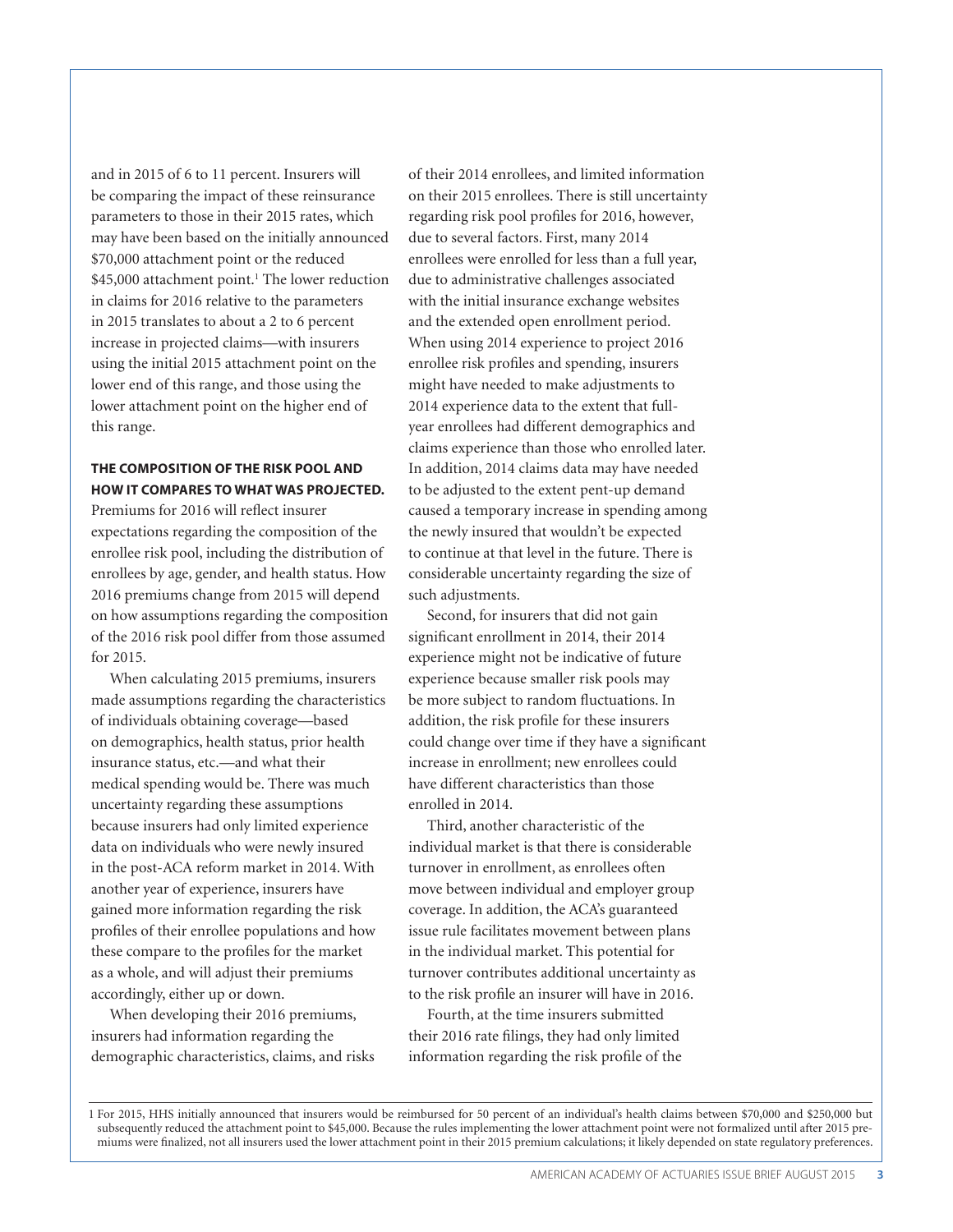market as a whole and did not know the full impact of the risk-mitigation mechanisms risk adjustment, reinsurance (individual market only), and risk corridors. Because the ACA risk adjustment program shifts funds among insurers depending on the relative health status of an insurer's population to that of the entire market, insurers need to consider not only the risk profile of enrollees in their own plans, but also the risk profile of enrollees in each state's market as a whole. The market-level outcome of the 2014 risk adjustment program was not known until June 30, 2015, after insurers had already submitted their 2016 rate filings. Until that point, insurers had limited ability to assess their risk position relative to the rest of the market. Depending on the state(s) in which they filed, insurers may be able to revise their 2016 rate filings to incorporate new information on risk-adjustment program outcomes.

Nationally, total 2015 individual market enrollment increased from 2014, but perhaps not as significantly as some insurers might have expected when establishing 2015 premiums. Average health costs for a given population in a guaranteed-issue environment can generally be viewed as inversely proportional to enrollment. A larger individual market enrollment as a share of the eligible population will tend to be associated with lower average costs, and lower enrollment will usually be associated with higher average costs. This is because those potential members with greater health care needs are more likely to enroll than those with lesser needs. Higher take-up rates typically reflect larger enrollment among healthy individuals. To the extent that insurers priced 2015 premiums with the expectation of significant enrollment growth in the market as a whole that has not yet materialized, 2016 premiums might need to increase to reflect the increased average costs of those anticipated to enroll. If insurers expect significantly increased enrollment in the market as a whole in 2016 over 2015 levels, premium increases will be moderated.

Other factors also will affect the composition of the 2016 risk pool and its impact on premiums, including:

- *Single risk pool requirement*. The ACA requires that insurers use a single risk pool when developing rates. That is, experience inside and outside the health insurance marketplaces (i.e., exchanges) must be combined when determining premiums. Premiums for 2016 will reflect demographics and health status factors of enrollees both inside and outside of the marketplace, as was true for 2015.
- *Transitional policy for non-ACA-compliant plans.* For states that adopted the transitional policy that allowed non-ACA-compliant plans to be renewed up until Oct. 1, 2016 and to remain in force as late as Sept. 30, 2017, the risk profile of 2016 ACA-compliant plans might continue to exhibit less favorable experience than that of the non-ACA-compliant plans. This would occur if lower-cost individuals continue to retain their prior coverage and higher-cost people move to new coverage. The transitional policy will affect premium changes in 2016 to the extent that enrollment in the transitional plans is expected to affect premiums differently than assumed in 2015 premiums.
- *State-by-state variations*. Health insurance enrollment, and the composition of that enrollment, is often reported on a national basis. However, health insurance premiums are set at the state level (with regional variations allowed within a state) and will be based on state- and insurer-specific experience regarding enrollment volume and composition, and whether the state adopted the transitional policy.

Importantly, if an insurer's actual experience regarding the risk profile of its 2014 and 2015 enrollees differs from assumptions and losses occurred in 2014 and 2015, it cannot recoup past losses through higher premiums for 2016. However, assumptions and expectations for 2016 would be determined incorporating 2014 experience and possibly the experience of the first couple of months in 2015.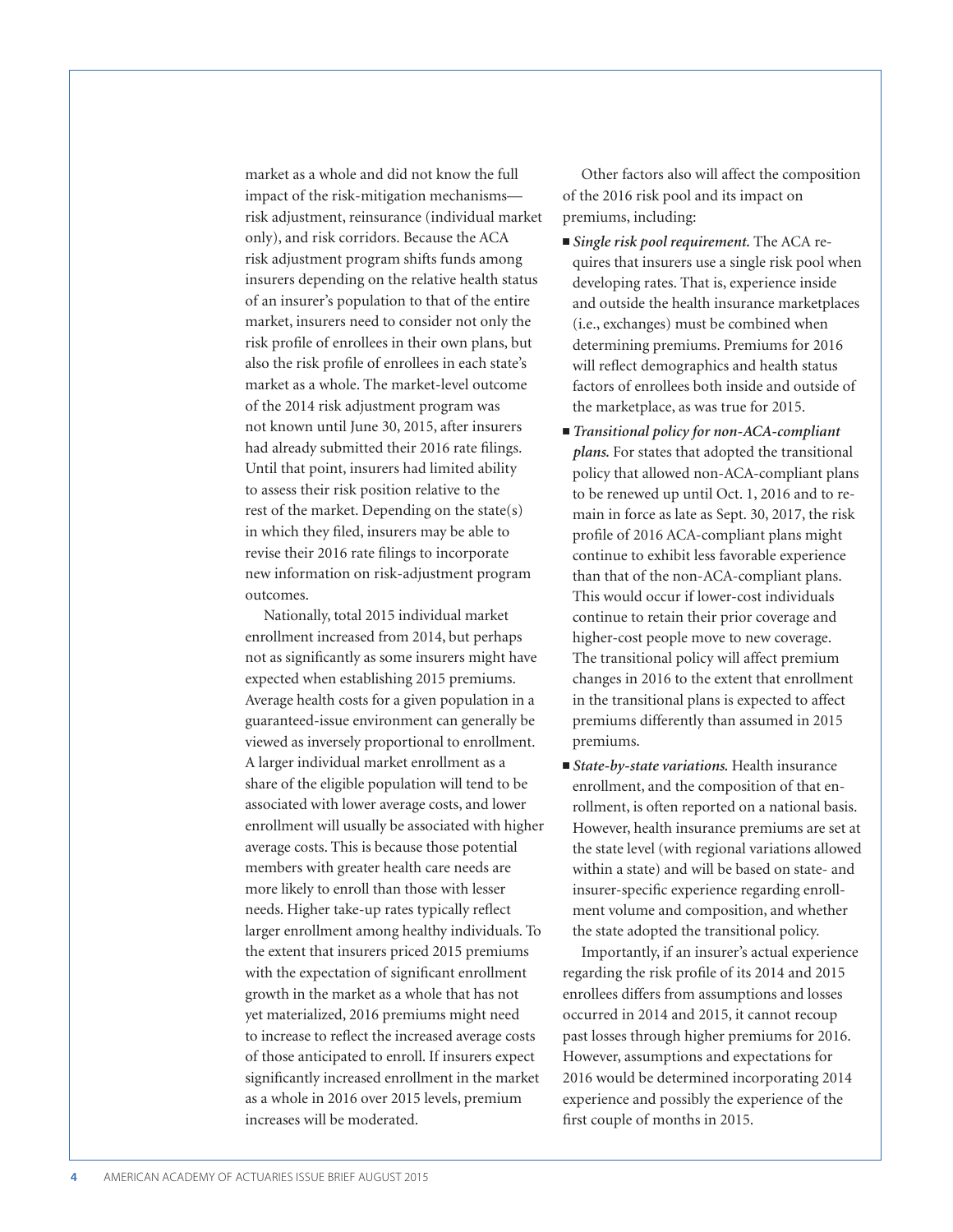#### **EXPANSION OF THE SMALL GROUP MARKET.**

In the current small group health insurance market, small employers are those employing up to 50 employees. For plan years beginning in 2016, the ACA expands the definition of small employers to include those with up to 100 employees. This change increases the number of employers that will meet the definition of a small group and could impact premiums for those employers as well as those already defined as being small groups.<sup>2</sup>

Under the expanded small group definition, groups sized 51-100 will face more restrictive rating rules, which will increase relative premiums for some groups and reduce them for others. In addition, groups sized 51-100 will face additional benefit and cost-sharing requirements, which could reduce benefit flexibility and increase premiums. The more restrictive rating and benefit requirements could cause more groups sized 51-100, especially those with healthier, lower-cost employees, to self-insure, particularly among those for whom premiums would increase under the new rule. This could put upward pressure generally on small group market premiums.

The impact of the small group definition expansion will likely vary by state and over time. Under the transitional policy, employers with 51-100 employees may renew their existing large group coverage on or before October 1, 2016 for a 12-month period. Therefore, those that renew large group coverage during 2016 would not be part of the small group market until 2017. From January 1 to October 1, 2016, these employers will face a choice to either renew large group coverage, where insurers may charge rates that reflect the health status of the group, or move to the small group market where rates are based on the health status of the entire small group market and not a given employer. Since these employers are expected

to purchase the option that provides the lower cost coverage, the least healthy groups likely will find lower premiums in the small group market which could put upward pressure on 2016 small group rates in those states that allow the transitional policy. This upward pressure could be mitigated in later years, when all groups up to 100 are part of the small group market. However, upward pressure on small group rates could continue if healthy groups turn to selfinsurance rather than purchasing fully insured coverage.

In states that do not allow the transitional policy, the impact on 2016 rates depends on the relative costs of the groups sized 51-100 compared to groups sized 1-50 as well as insurer expectations regarding the likelihood of groups sized 51-100 deciding to self-insure.

### **Other Drivers**

**CHANGES IN PROVIDER NETWORKS.** In 2014, many insurers shifted to narrower provider networks to keep premiums affordable. Narrower networks can give insurers more leverage to negotiate lower provider payment rates, and they also can be used to direct enrollees to more cost-effective and highquality providers. Broadening provider networks could put upward pressure on premium increases.

#### **CHANGES IN PROVIDER REIMBURSEMENT**

**STRUCTURES.** Any increased negotiating power among providers could put upward pressure on premium increases. On the other hand, insurers could pursue changes in provider reimbursement structures that move from paying providers based on volume to paying based on value. For example, accountable care organization (ACO) structures offer incentives to provide cost effective and high quality care. Such efforts could put downward pressure on premium increases at least in the short term.

2 For more information, see Academy issue brief, [Potential Implications of the Small Group Definition Expanding to Employers with 51-100 Employees](http://actuary.org/files/Small_group_def_ib_030215.pdf). (March 2015)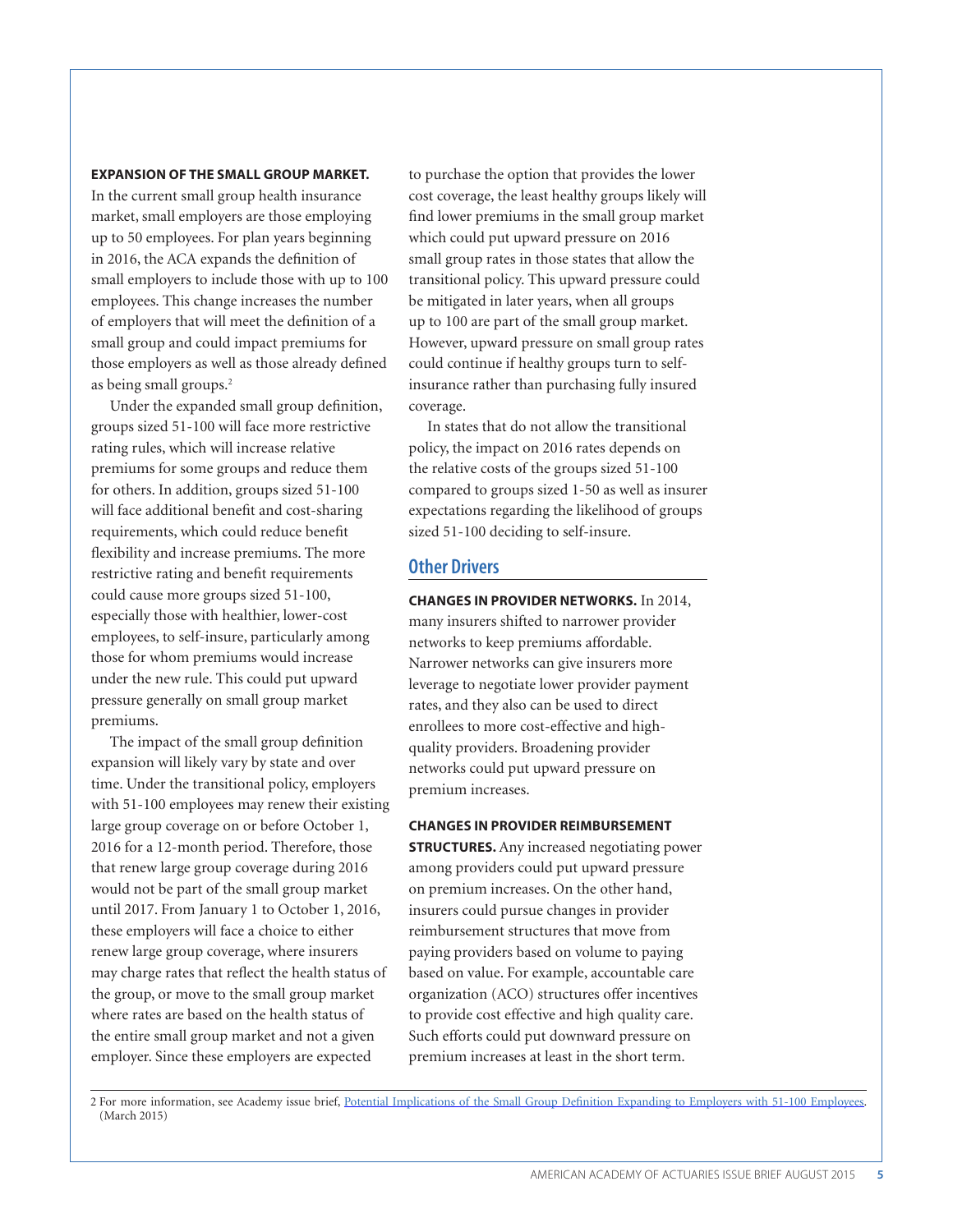# **Premium Rate Changes from a Consumer Perspective**

Premium rate changes are often the most visible and discussed aspect with respect to the Affordable Care Act's (ACA) impact on health insurance. However, rate changes can be measured using different approaches, making it difficult to compare rate changes among health insurers, among plans offered by an insurer, or among consumers.

In addition, the average rate change may not represent the rate change experienced by a particular consumer. The ACA requires that premiums vary only by age, tobacco use, geographic location, family status, and benefit design. Premium changes from a consumer perspective can then result from underlying medical trends and other aggregate premium factors, as well as changes in these consumerspecific factors. The following situations could result in changes a consumer experiences that may differ from the average rate change reflected in a filing.

#### **Changes in Age**

All insurers are required to use a prescribed age rating curve (either the federal default curve or a state-established curve) when determining how to vary premiums by age. In other words, premium variations by age are the same regardless of insurer. Most individual consumers will experience a premium increase each year, due to moving from one age to the next. Such a change (on the order of 2-3 percent per year for individuals over age 24) is rarely included in any insurer-level rate change calculation since it does not represent a change in the underlying factors, but it is a change a consumer would experience.

#### **Tobacco Status**

In most states, insurers are allowed to charge smokers more than otherwise similar nonsmokers, and this surcharge can vary by state and by age. In other words, older smokers can be charged higher increases than younger smokers (or vice versa). In plans that vary the surcharge by age, consumers who smoke will see a premium change due to the change in the tobacco use surcharge. In addition, consumers who have either started or stopped using tobacco products could see a premium change.

#### **Changes in Geographic Location**

All states require the use of rating areas prescribed by Centers for Medicare and Medicaid Services (CMS). Insurers are not allowed to change the rating areas but are allowed to change how premiums vary across the areas due to differences in relative provider costs and medical management. Such a change may or may not be included in the average aggregate rate change from an insurer's perspective, but it is a change a consumer would experience depending on where they live. If a consumer moves from one rating area to another, that also may result in a premium change.

#### **Changes in Benefit Design**

A plan's benefit design encompasses both the benefits covered as well as the associated cost-sharing requirements (e.g., deductibles, coinsurance, copayments). If the consumer switches to a new benefit design, the consumer could experience a rate change due to the benefit design change.

#### **Family Status**

The ACA allows premiums to vary by family size. Family premiums reflect the premiums for each covered adult plus the premiums for each of the three oldest covered children younger than 21. Therefore, consumers with family coverage who experience a change in family composition could face a premium change.

#### **Subsidy Eligibility**

The ACA provides premium subsidies in the individual market based on household income. Changes in income alone can result in upward or downward changes in the net premiums that any specific consumer may have to pay, even if there is no change in the underlying premium rates. A change in the available plans in the market also could affect the subsidy an individual receives.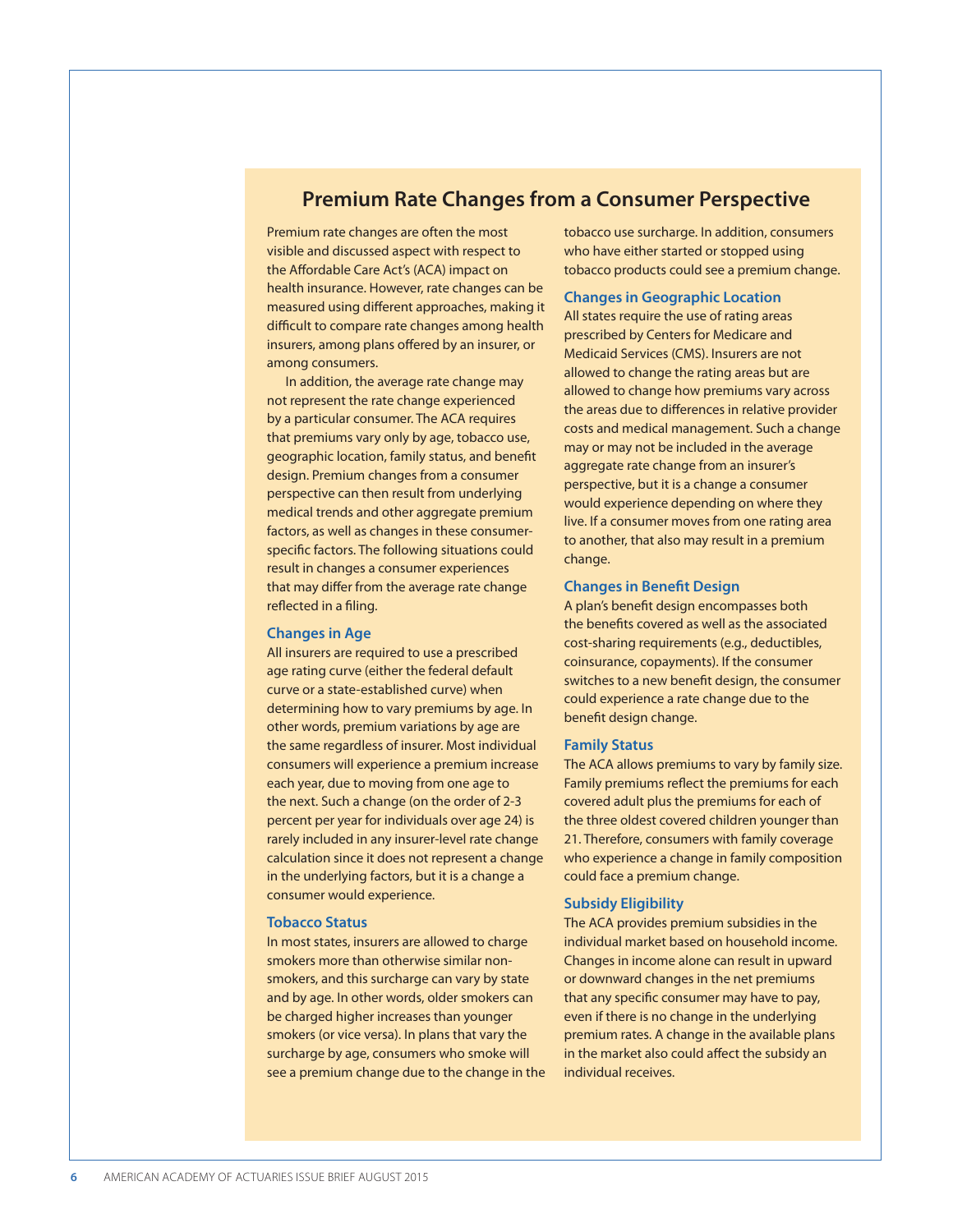**BENEFIT PACKAGE CHANGES.** Changes to benefit packages (e.g., through changes in cost-sharing requirements or benefits covered) can affect claim costs and therefore premiums. This can occur even if a plan's metal level remains unchanged.3 In particular, changes in benefits or cost-sharing requirements may have been needed to comply with the metal-level determinations using the actuarial value (AV) calculator, which was recalibrated for 2016. Other changes in benefit packages could be made based on market or other considerations. Such changes could put upward or downward pressure on premiums, depending on the particular change. Other plan design features, such as drug formularies and care management protocols also could affect premium changes.

**RISK MARGIN CHANGES.** Insurers build risk margins into their premiums to reflect the level of uncertainty regarding the costs of providing coverage. These margins provide a cushion should costs be greater than projected. Greater levels of uncertainty typically result in higher risk margins and higher premiums. Changes to the level of uncertainty regarding claim costs or other aspects of ACA provisions can cause changes to the risk margins.

For instance, although the Department of Health and Human Services (HHS) has confirmed that full risk corridor payments are required to be made to insurers even in the event that such payments exceed risk corridor collections from insurers, it is not clear how any shortfalls would be funded.4 This uncertainty could increase the risk of insurer losses if premiums are set too low. As a result, insurers might increase their risk margin to reflect the additional risk associated with pricing uncertainty. This would need to be balanced with market competition considerations.

**MARKET COMPETITION.** Market forces and product positioning also can affect premium levels and premium increases. Insurers might withstand short-term losses in order to achieve long-term goals. Due to the ACA's uniform rating rules and transparency requirements imposed by regulators, premiums are much easier to compare than before the ACA, and in previous years some insurers lowered their premiums after they were able to see competitors' premiums. However, underpricing in any one year could drive premium increases higher in future years, because in the long-run premiums need to be adequate to cover claims and expenses.

**CHANGES IN ADMINISTRATIVE COSTS.** Any changes in administrative costs will also affect premiums. For instance, changes can result from increased costs associated with ACA implementation or from spreading fixed costs over a different enrollment base than projected. In addition, the costs of creating the individual market exchanges are substantial, and HHS has determined that user fees of 3.5 percent are appropriate for Federally Facilitated Marketplace (FFM) operations. These fees became effective in 2014. Federal funding of state-run exchanges will no longer be available in 2016, so some states are implementing additional user fees. Moreover, as the ACA reforms have gone into effect, the important role that brokers play has been acknowledged, and reductions in commissions that may have been expected have not generally been realized. These costs all need to be reflected in premium rates. Depending on the circumstances in any particular state, these marketing costs can put upward pressure on premiums. However, the ACA's medical loss ratio requirements limit the share of premiums attributable to administrative costs and margins.

3 ACA plans are categorized into four metal tiers (bronze, silver, gold, and platinum), based on the relative level of plan generosity. Actuarial value is used to measure plan generosity, and is based on the average share of medical expenses that a plan will cover, as opposed to being paid out of pocket by the consumer. In turn, actuarial value is measured using the AV calculator released by the Centers for Medicare and Medicaid Services (CMS).

<sup>4</sup> Other sources of funding are subject to federal appropriations. The Consolidated and Further Continuing Appropriations Act of 2015 specifically prohibits transfers from Medicare or other trust funds.